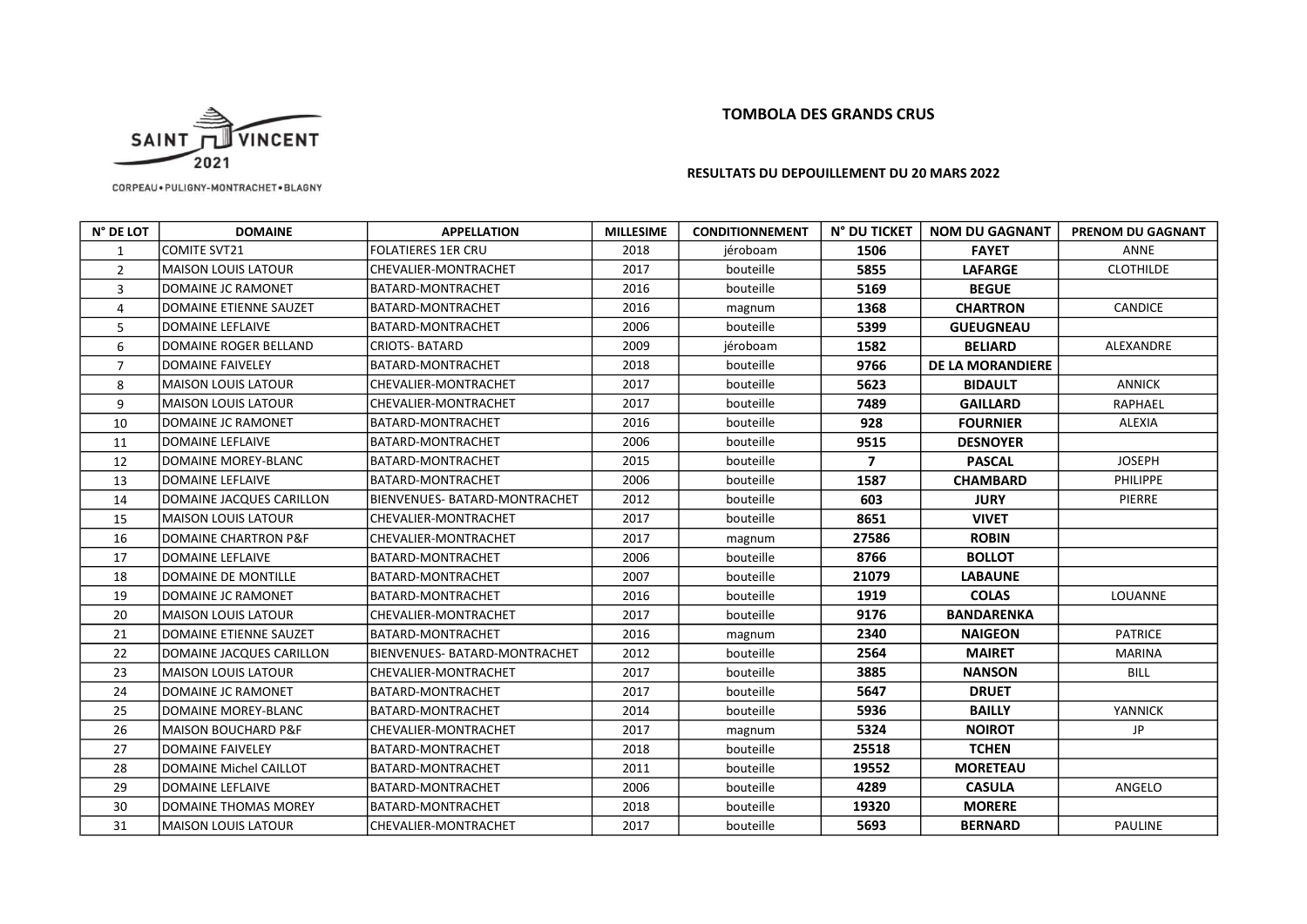| N° DE LOT | <b>DOMAINE</b>             | <b>APPELLATION</b>            | <b>MILLESIME</b> | <b>CONDITIONNEMENT</b> | N° DU TICKET | <b>NOM DU GAGNANT</b> | PRENOM DU GAGNANT   |
|-----------|----------------------------|-------------------------------|------------------|------------------------|--------------|-----------------------|---------------------|
| 32        | DOMAINE JC RAMONET         | BATARD-MONTRACHET             | 2017             | bouteille              | 809          | <b>GUICHARD</b>       | <b>DIDIER</b>       |
| 33        | <b>DOMAINE LEFLAIVE</b>    | BATARD-MONTRACHET             | 2006             | bouteille              | 7834         | <b>LANUNAY</b>        | <b>FABRICE</b>      |
| 34        | <b>DOMAINE FAIVELEY</b>    | BATARD-MONTRACHET             | 2018             | bouteille              | 4451         | <b>HUMBERSET</b>      | <b>EVA</b>          |
| 35        | DOMAINE ETIENNE SAUZET     | BATARD-MONTRACHET             | 2016             | magnum                 | 8126         | <b>LANCIAU</b>        |                     |
| 36        | DOMAINE Michel CAILLOT     | BATARD-MONTRACHET             | 2011             | bouteille              | 8104         | <b>JOUBERT</b>        |                     |
| 37        | <b>MAISON LOUIS LATOUR</b> | CHEVALIER-MONTRACHET          | 2017             | bouteille              | 19099        | <b>DANNE</b>          |                     |
| 38        | DOMAINE ETIENNE SAUZET     | BATARD-MONTRACHET             | 2016             | magnum                 | 3787         | <b>TOURNERET</b>      | LAURENT             |
| 39        | DOMAINE THOMAS MOREY       | BATARD-MONTRACHET             | 2018             | bouteille              | 9050         | <b>CAILLOT</b>        |                     |
| 40        | DOMAINE ETIENNE SAUZET     | BATARD-MONTRACHET             | 2016             | magnum                 | 8629         | <b>CARRY</b>          |                     |
| 41        | <b>MAISON LOUIS LATOUR</b> | CHEVALIER-MONTRACHET          | 2017             | bouteille              | 9045         | <b>DIDA</b>           |                     |
| 42        | DOMAINE JACQUES CARILLON   | BIENVENUES- BATARD-MONTRACHET | 2012             | bouteille              | 2159         | <b>SŒUR</b>           | <b>JEREMIE</b>      |
| 43        | DOMAINE DE MONTILLE        | BATARD-MONTRACHET             | 2007             | bouteille              | 4978         | <b>BARAT</b>          |                     |
| 44        | DOMAINE LEFLAIVE           | BATARD-MONTRACHET             | 2006             | bouteille              | 6288         | <b>RAVERY</b>         | <b>FRANCOIS</b>     |
| 45        | <b>MAISON LOUIS LATOUR</b> | CHEVALIER-MONTRACHET          | 2017             | bouteille              | 1290         | <b>CHARLOT</b>        |                     |
| 46        | DOMAINE LEFLAIVE           | BATARD-MONTRACHET             | 2006             | bouteille              | 25150        | <b>BAGINSKI</b>       | <b>EVA</b>          |
| 47        | DOMAINE ETIENNE SAUZET     | <b>BATARD-MONTRACHET</b>      | 2016             | magnum                 | 19245        | <b>RENEL</b>          |                     |
| 48        | DOMAINE JC RAMONET         | BIENVENUES BATARD MONTRACHET  | 2017             | bouteille              | 8004         | <b>GROS</b>           | LAURENT             |
| 49        | <b>MAISON LOUIS LATOUR</b> | CHEVALIER-MONTRACHET          | 2017             | bouteille              | 8920         | <b>JARRY</b>          |                     |
| 50        | DOMAINE ROGER BELLAND      | <b>CRIOTS-BATARD</b>          | 2011             | jéroboam               | 27544        | <b>CANEL</b>          |                     |
| 51        | DOMAINE THOMAS MOREY       | BATARD-MONTRACHET             | 2018             | bouteille              | 25542        | <b>BOISSON</b>        |                     |
| 52        | DOMAINE LEFLAIVE           | BATARD-MONTRACHET             | 2006             | bouteille              | 8276         | <b>LOUDJANI</b>       | CHANTAL             |
| 53        | DOMAINE JACQUES CARILLON   | BIENVENUES- BATARD-MONTRACHET | 2012             | bouteille              | 9826         | <b>JOUARD</b>         |                     |
| 54        | DOMAINE THOMAS MOREY       | BATARD-MONTRACHET             | 2018             | bouteille              | 25098        | <b>FICHOT</b>         |                     |
| 55        | <b>MAISON LOUIS LATOUR</b> | CHEVALIER-MONTRACHET          | 2017             | bouteille              | 27607        | <b>FAIVRE</b>         |                     |
| 56        | DOMAINE Michel CAILLOT     | BATARD-MONTRACHET             | 2011             | bouteille              | 4248         | <b>ROUSSEAU</b>       | <b>RODOLPHE</b>     |
| 57        | DOMAINE ETIENNE SAUZET     | BATARD-MONTRACHET             | 2016             | magnum                 | 7520         | <b>PASSE</b>          |                     |
| 58        | DOMAINE JC RAMONET         | BATARD-MONTRACHET             | 2017             | bouteille              | 6673         | <b>GAUTRON</b>        | JF                  |
| 59        | <b>MAISON LOUIS LATOUR</b> | CHEVALIER-MONTRACHET          | 2017             | bouteille              | 19447        | <b>DAMY</b>           | <b>JACKY</b>        |
| 60        | DOMAINE LEFLAIVE           | BATARD-MONTRACHET             | 2006             | bouteille              | 7640         | <b>LAURENT</b>        |                     |
| 61        | DOMAINE THOMAS MOREY       | BATARD-MONTRACHET             | 2018             | bouteille              | 9417         | <b>BOUDOL</b>         | JULIEN              |
| 62        | DOMAINE THOMAS MOREY       | BATARD-MONTRACHET             | 2018             | bouteille              | 21807        | <b>DETALLE</b>        | VALENTINE           |
| 63        | DOMAINE LEFLAIVE           | BATARD-MONTRACHET             | 2006             | bouteille              | 7054         | <b>CLEMENT</b>        | JEAN                |
| 64        | DOMAINE JC RAMONET         | BIENVENUES BATARD MONTRACHET  | 2016             | bouteille              | 5768         | <b>MONIER</b>         | <b>JEAN-CHARLES</b> |
| 65        | <b>MAISON LOUIS LATOUR</b> | CHEVALIER-MONTRACHET          | 2017             | bouteille              | 8784         | <b>GAUDRY</b>         |                     |
| 66        | DOMAINE THOMAS MOREY       | BATARD-MONTRACHET             | 2018             | bouteille              | 9253         | <b>DELMAS</b>         |                     |
| 67        | DOMAINE ETIENNE SAUZET     | BATARD-MONTRACHET             | 2016             | magnum                 | 4457         | <b>KEMMLER</b>        | <b>ROBERT</b>       |
| 68        | <b>DOMAINE FAIVELEY</b>    | BATARD-MONTRACHET             | 2018             | bouteille              | 4337         | <b>KUHN</b>           | <b>STEPHANE</b>     |
| 69        | DOMAINE THOMAS MOREY       | BATARD-MONTRACHET             | 2018             | bouteille              | 3502         | <b>LAVAL</b>          | <b>LUC</b>          |